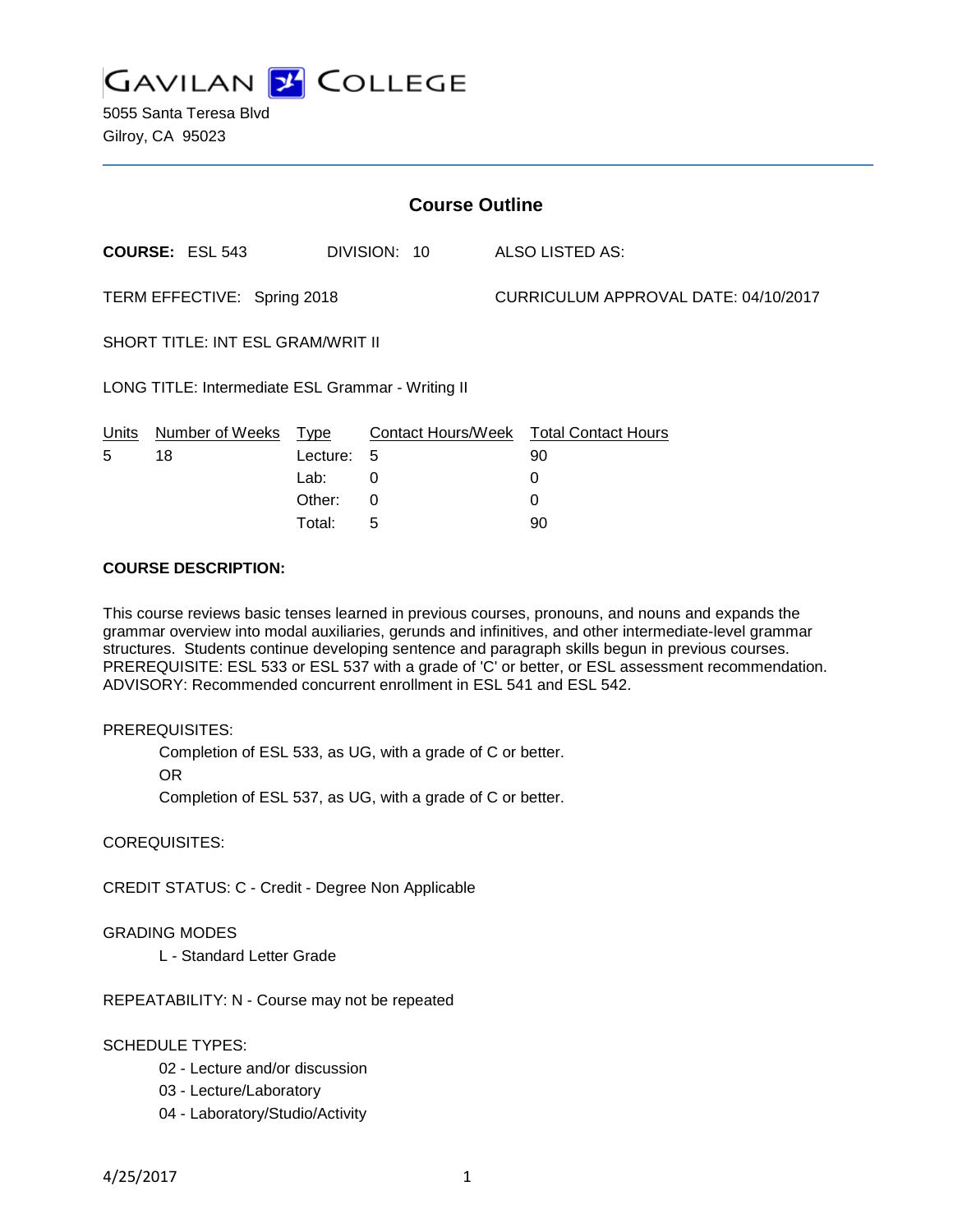# **STUDENT LEARNING OUTCOMES:**

1. Write simple, compound and complex sentences in paragraph form utilizing correct structure and punctuation.

Measure of assessment: written classwork and homework

Year assessed, or planned year of assessment: 2015

2. Read model paragraphs and identify and analyze tense usage.

Measure of assessment: written classwork, homework and exams

Year assessed, or planned year of assessment: 2015

3. Write affirmative and negative statements and questions utilizing the following verb tenses and structures: simple present, present continuous, simple past, past continuous, future, present perfect, present perfect continuous, present tense modals, gerunds, and infinitives.

Measure of assessment: written classwork and homework, journals

Year assessed, or planned year of assessment: 2015

# **CONTENT, STUDENT PERFORMANCE OBJECTIVES, OUT-OF-CLASS ASSIGNMENTS**

Curriculum Approval Date: 04/10/2017

OUT-OF-CLASS ASSIGNMENTS: journal writing, paragraph writing, grammar exercises, ESL computer lab exercises \*\*These assignments will be weekly and remain consistent throughout the semester.

6 HOURS CONTENT: Review simple verb tenses learned previously, yes/no questions, short answers, information questions, and question order.

STUDENT PERFORMANCE OBJECTIVES: Demonstrate mastery of question forms and the use of auxiliary verbs BE and DO with simple present, simple past, present continuous, and simple future with "will" and "be going to." Use the correct auxiliary verb to make questions and give appropriate answers for the verb tenses described above.

13 HOURS CONTENT: Introduce the PAST CONTINUOUS tense and the use of time words and time connectors.

STUDENT PERFORMANCE OBJECTIVES: Compare and contrast the use of time words and time connectors in sentences using the past continuous tense.

13 HOURS CONTENT: Introduce MODAL AUXILIARIES AND RELATED EXPRESSIONS to indicate different meanings: obligation, ability, permission, advice, politeness, and more.

STUDENT PERFORMANCE OBJECTIVES: Compare and contrast forms and use of modal auxiliaries (might, can) and related expressions (would rather, have to) to render different meanings.

13 HOURS CONTENT: Introduce PRESENT PERFECT and PRESENT PERFECT CONTINUOUS tense and the time words that suggest their different uses (so far, since, for, and more).

STUDENT PERFORMANCE OBJECTIVES: Compare and contrast form and usage of present perfect, present perfect continuous and simple present and simple past.

13 HOURS CONTENT: Introduce GERUNDS AND INFINITIVES and their relationship to verbs, focusing on their occurrence in both the subject and the predicate and with prepositions. Also discuss the difference between USED TO, BE USED TO, and GET USED TO.

STUDENT PERFORMANCE OBJECTIVES: Compare and contrast gerunds and infinitives, discussing the groups of verbs that are followed by one and not the other as well as the verbs that allow either form. Analyze the function of the verbal form (subject, object of the preposition, and more.)

13 HOURS CONTENT: Introduce ADJECTIVE CLAUSES (that, who, whom, whose + noun, which, when, where, who/whom/which/that + preposition, preposition + whom/which).

STUDENT PERFORMANCE OBJECTIVES: Compare adjectives with adjective clauses. Identify adjective clauses. Combine sentences through the use of adjective clauses. Write original sentences using adjective clauses.

13 HOURS CONTENT: Introduce COMPARATIVE, SUPERLATIVE, AND EQUALATIVE forms of ADJECTIVES AND ADVERBS.

STUDENT PERFORMANCE OBJECTIVES: Make comparisons utilizing regular forms ("\_\_\_er" than, more than, the "\_\_\_est" , the most, less than, the least, as \_\_\_\_ as, etc.) and irregular forms (better than, the best, worse than, the worst, etc.) Write sentences using additional comparative words and phrases ( the same as, similar to, different from, like, alike).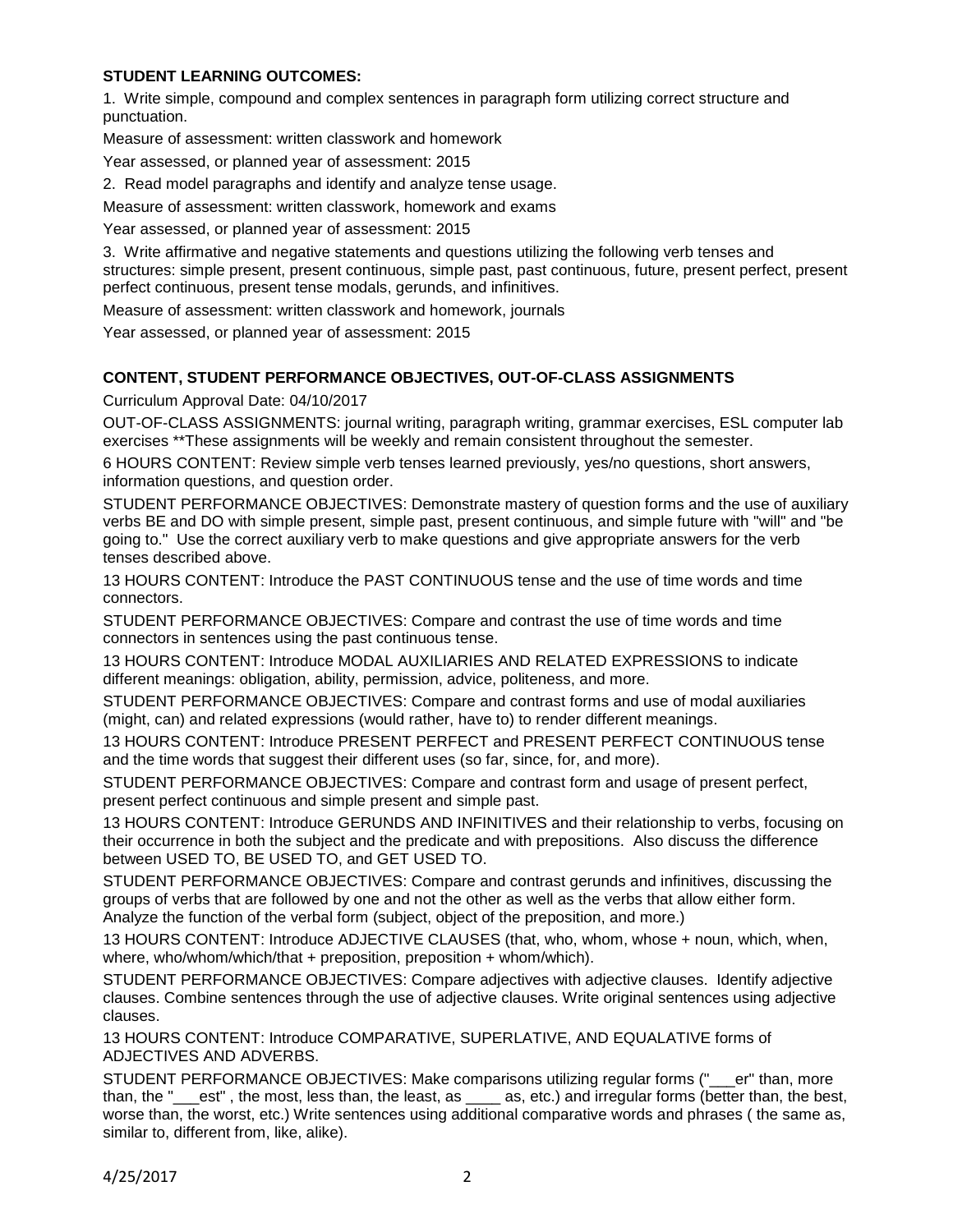4 HOURS CONTENT: Review various parts of course content depending upon student need.

STUDENT PERFORMANCE OBJECTIVES: Read, write and correctly punctuate simple, compound, and complex sentences. Demonstrate understanding of (verb tenses, modals, gerunds, infinitives, comparative and superlative forms, and adjective clauses) by writing sentences and paragraphs utilizing these forms. 2 HOURS FINAL EXAM

## **OUT OF CLASS ASSIGNMENTS:**

Assignment Description: journal writing, paragraph writing, grammar exercises, ESL computer lab exercises.

## **METHODS OF INSTRUCTION:**

Students are taught English grammar through a variety of activities that include: lecture, pair work, small and large group activities, written and oral textbook exercises, sentence and paragraph writing in controlled and free contexts, journal writing, reading and analysis of model paragraphs, and grammar and writing exercises utilizing ESL software.

## **METHODS OF EVALUATION:**

Writing assignments Percent of total grade: 30.00 % 30% - 40% Written homework; Essay exams; Term papers Skill demonstrations Percent of total grade: 5.00 % 5% - 10% In class activities- individual, pair & group work Objective examinations Percent of total grade: 60.00 % 60% - 80% Multiple choice; True/false; Matching items; Completion; Other: cloze exercises, paragraph writing

# **REPRESENTATIVE TEXTBOOKS:**

Required Representative Textbooks Recommended Representative Textbooks Elbaum, Sandra N. Grammar in Context Book 2, Sixth Edition (2nd half). Heinle & Heinle: Boston, MA,2015. Or other appropriate college level text ISBN: 978-1305075382 Reading Level of Text, Grade: Intermediate for ESL learners Verified by: Bea C. Lawn Recommended Other Texts and Materials Azar, Betty. Fundamentals of English Grammar, Fourth Edition, New York, NY, Pearson Longman Publishing, 2012, ISBN: 978-0132-46932-6 Fuchs, Marjorie and Margaret Bonner, Focus on Grammar Book 4, 4th Edition, New York, NY, Pearson Longman Publishing, 2013, ISBN: 978-8011-3216936-3.

More Grammar Practice Book 2, 2nd Edition (2nd half), Heinle and Heinle.

#### **ARTICULATION and CERTIFICATE INFORMATION**

Associate Degree: CSU GE: IGETC: CSU TRANSFER: Not Transferable UC TRANSFER: Not Transferable